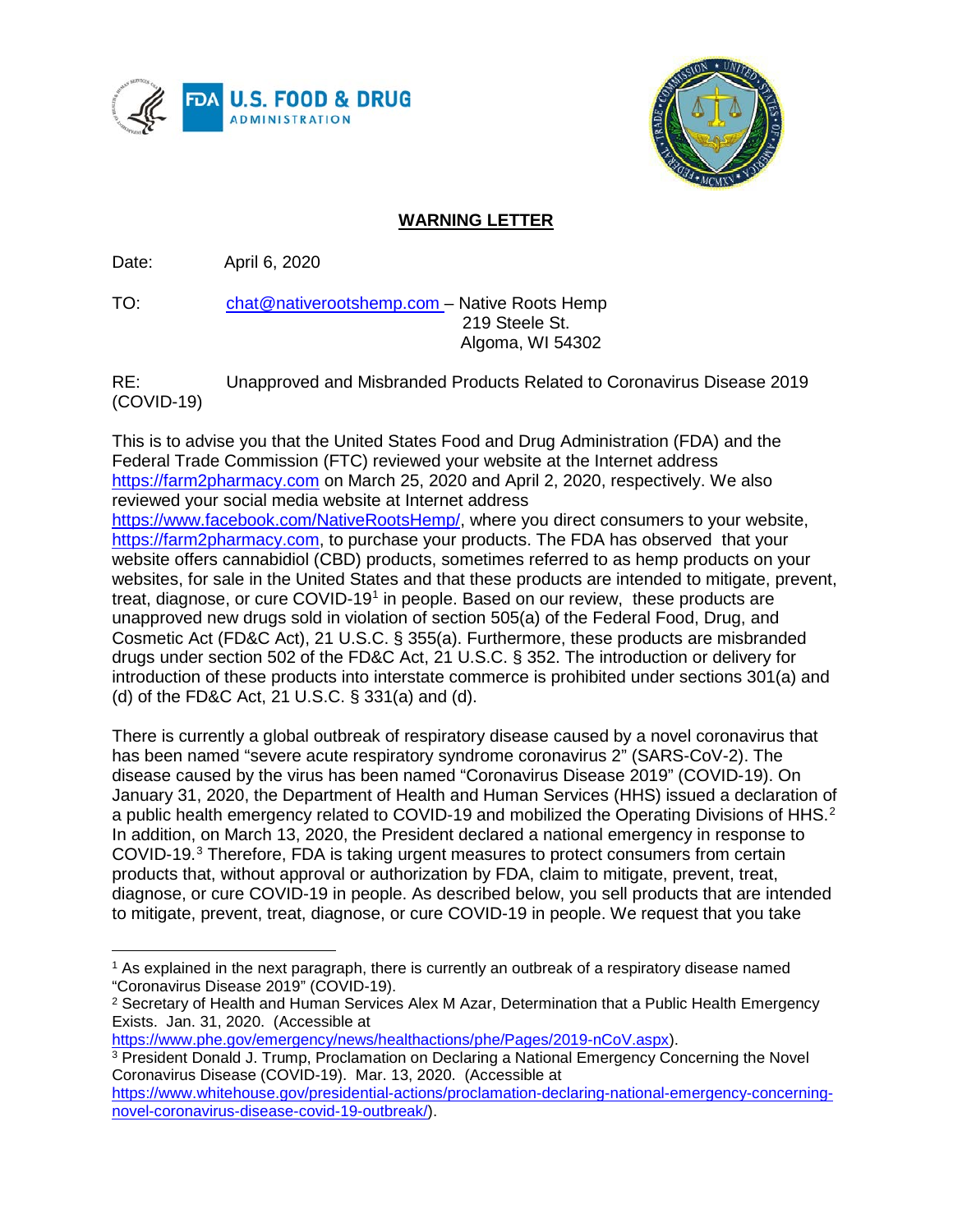immediate action to cease the sale of such unapproved and unauthorized products for the mitigation, prevention, treatment, diagnosis, or cure of COVID-19.

Some examples of the claims on your websites that establish the intended use of your products and misleadingly represent them as safe and/or effective for the treatment or prevention of COVID-19 include:

- "Cannabis Indica speeds up Recovery from Coronavirus . . . Severe acute respiratory syndrome (SARS) is a viral respiratory disease caused by the SARS coronavirus (SARS-CoV). . . . Curing coronavirus infection prevents clinical SARS. Cannabis indica speeds up recovery. . . . Two plants Cannabis sativa and Cannabis indica Their [*sic*] resins contain hundreds of cannabinoids. I recommend only cannabis indica extracts which are not psychoactive . . . 'Cannabis indica resin is antiviral and inhibits cell proliferation'" [from the blog section of your website [https://farm2pharmacy.com](https://farm2pharmacy.com/) – published on March 20, 2020]
- "Don't Fear the #CoronaVirus FIGHT it with us! Soap, immune boosting oils & more!" [from a March 12 post on your Facebook social media website [https://www.facebook.com/NativeRootsHemp/\]](https://www.facebook.com/NativeRootsHemp/)
- "IMPORTANT CORONA VIRUS UPDATE (COVID 19) Please be advised that our team at Native Roots Hemp takes the virus seriously. . . . We have offered FREE full-spectrum hemp oil to all team members to assist with keeping their Endocannabinoid System healthy, which manages our body's immune system." [from a March 16 post on your social media website [https://www.facebook.com/NativeRootsHemp/\]](https://www.facebook.com/NativeRootsHemp/)
- "Hemp/CBD boosts your immune system. NativeRootsHemp.com #FightTheVirus [from a March 14 post on your Facebook social media website [https://www.facebook.com/NativeRootsHemp/\]](https://www.facebook.com/NativeRootsHemp/)

You should take immediate action to correct the violations cited in this letter. This letter is not meant to be an all-inclusive list of violations that exist in connection with your products or operations. It is your responsibility to ensure that the products you sell are in compliance with the FD&C Act and FDA's implementing regulations. We advise you to review your websites, product labels, and other labeling and promotional materials to ensure that you are not misleadingly representing your products as safe and effective for a COVID-19-related use for which they have not been approved by FDA and that you do not make claims that misbrand the products in violation of the FD&C Act. **Within 48 hours, please send an email to [COVID-19-](mailto:COVID-19-Task-Force-CDER@fda.hhs.gov) [Task-Force-CDER@fda.hhs.gov](mailto:COVID-19-Task-Force-CDER@fda.hhs.gov)** describing the specific steps you have taken to correct these violations. Include an explanation of each step being taken to prevent the recurrence of violations, as well as copies of related documentation. Failure to immediately correct the violations cited in this letter may result in legal action, including, without limitation, seizure and injunction.

FDA is advising consumers not to purchase or use certain products that have not been approved, cleared, or authorized by FDA and that are being misleadingly represented as safe and/or effective for the treatment or prevention of COVID-19. Your firm will be added to a published list on FDA's website of firms and websites that have received warning letters from